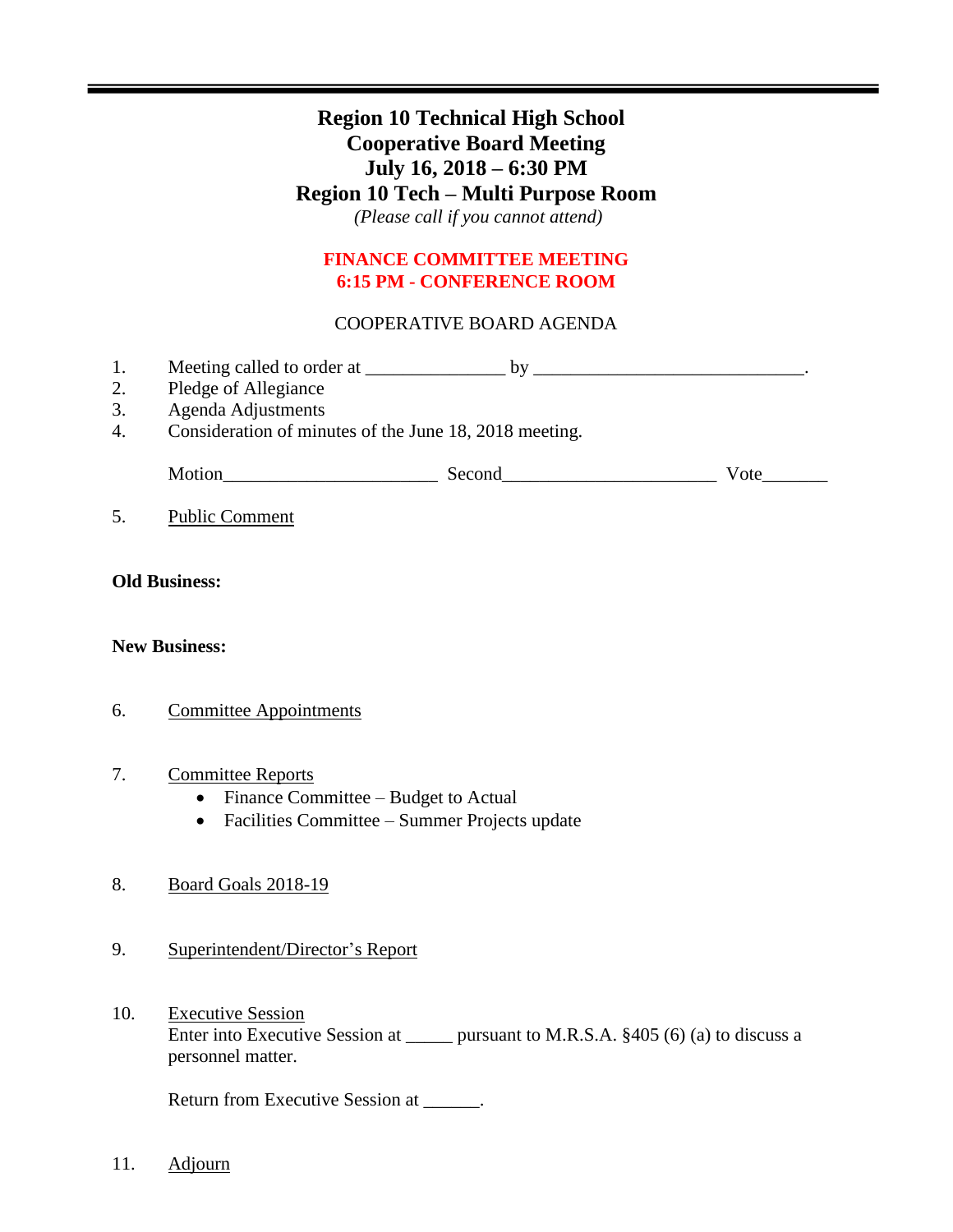

# **Region 10 Technical High School**

68 Church Road Brunswick, Maine 04011-9765

Phone (207) 729-6622 Fax (207) 721-0907

#### **MINUTES OF JULY 16, 2018 BOARD MEETING**

BOARD MEMBERS PRESENT: Jeffrey Wolkens, James Grant, Teresa Gillis, John Morang, Katheryn Brown,

BOARD MEMBERS ABSENT: Benjamin Tucker, David Johnson, Rick Bray

STAFF MEMBERS PRESENT: Nancy Weed, Superintendent/Director; David Giroux, Automotive Technology **Instructor** 

#### COMMUNITY MEMBERS PRESENT:

- 1. Meeting called to order at 6:30 PM by John Morang
- 2. Pledge of Allegiance
- 3. Agenda Adjustments Chairperson Morang thanked outgoing Chair, Jim Grant for his work during the 17/18 school year.
- 4. **Motion: Jim Grant Second: Mike Ludwig Vote: Unanimous of members present (6-0) To: Accept the Minutes of the June 18, 2018 Cooperative Board meeting as written**
- 5. Public Comment None

#### **Old Business:**

#### **New Business**

- 6. Committee Appointments Superintendent/Director Weed handed out Board Committee descriptions. The following were appointed; Finance: John Morang, David Johnson, Ben Tucker; Negotiations: John Morang, Jim Grant, Jeff Wolkens; Policy: Jim Grant; SIT: Teresa Gillis; Safety: Mike Ludwig; Facilities: Rick Bray, Kate Brown; MELMAC: open
- 7. Committee Reports Finance Committee – No Budget to Actual Facilities Committee – Roof is in the process of being completed. Skeleton crew of custodial staff working this summer.
- 8. Board Goals 2018-19 Superintendent/Director Weed requested Board entertain creating goals for the 18/19 school year. Tha Board reviewed the draft from the November 2017 Board Retreat and agreed this was the direction they wanted to follow. Jim Grant requested that the Superintendent/Director provide more details to the draft regarding timelines, etc., at the August  $20<sup>th</sup>$  meeting.
- 9. Superintendent/Director's Report Pre-Engineering program okayed by the state to start September, 2018. Receiving applications; review to begin July 23.

Brunswick has started with Region 10 finances. The first accounts payable run was completed Monday, July 16 and the first payroll will be completed July 17.

Two new Educational Technicians have been hired; Alan Graves and David Simmons. Both hires have a strong background in automotives.